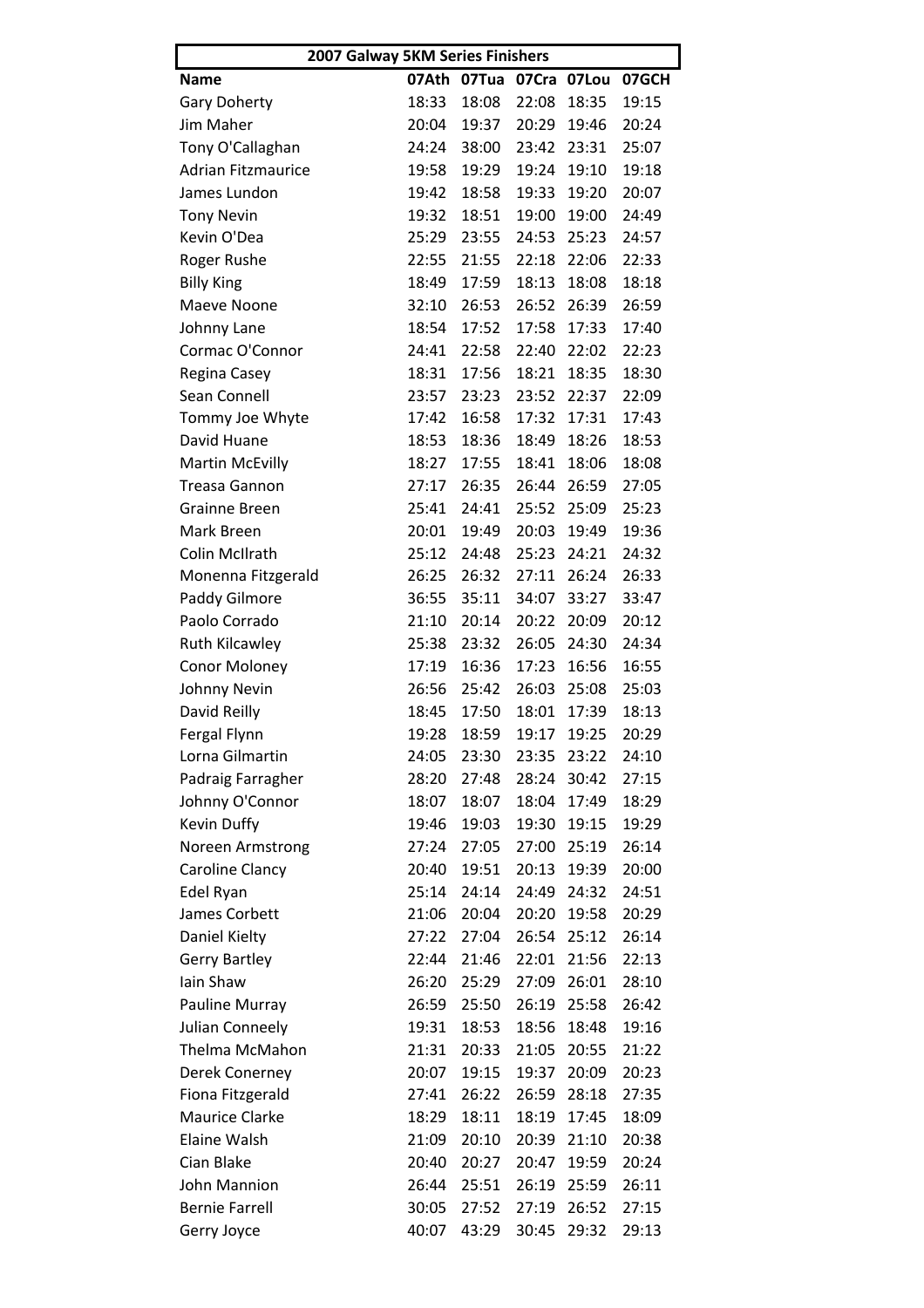| Jim Donnelly           | 24:11 | 23:21 | 23:44 | 23:32 | 24:13 |
|------------------------|-------|-------|-------|-------|-------|
| Peter Boland           | 23:23 | 43:29 | 22:07 | 22:42 | 22:43 |
| Wayne McMahon          | 26:06 | 24:13 | 24:23 | 23:16 | 23:43 |
| Cathy Murphy           | 29:54 | 29:16 | 29:50 | 28:55 | 30:12 |
| John Connolly          | 35:47 | 19:08 | 19:42 | 19:33 | 21:00 |
| Kenny Greaney          | 27:32 | 27:40 | 26:02 | 22:53 | 23:11 |
| <b>David Mullins</b>   | 19:20 | 18:27 | 18:46 | 18:29 | 18:42 |
| Joe Arkins             | 21:56 | 21:27 | 21:41 | 21:44 | 22:05 |
| Suzanne Joyce          | 30:38 | 29:55 | 29:56 | 29:26 | 29:13 |
| Mark Flannery          | 19:56 | 18:58 | 19:26 | 19:02 | 19:28 |
| Pat Hannon             | 17:43 | 17:18 | 17:33 | 16:59 | 17:32 |
| David Doyle            | 23:20 | 22:55 | 23:14 | 22:56 | 23:09 |
| <b>Aaron McCormack</b> | 27:02 | 25:43 | 26:08 | 25:12 | 25:03 |
| Aidan Tierney          | 24:46 | 23:22 | 24:04 | 23:13 | 23:49 |
| Brian Johnson          | 20:31 | 20:13 | 19:40 | 19:36 | 19:26 |
| Danny Green            | 19:25 | 19:12 | 19:20 | 18:46 | 20:07 |
| Darren McGough         | 24:49 | 22:17 | 23:00 | 22:41 | 22:38 |
| Emer O'Hare            | 25:40 | 24:41 | 25:11 | 24:35 | 25:06 |
| Fiona McCann           | 27:27 | 27:08 | 29:02 | 27:15 | 27:28 |
| Frank Ward             | 22:47 | 21:49 | 22:01 | 21:50 | 22:57 |
| John Callaghan         | 29:37 | 28:09 | 27:04 | 26:51 | 27:13 |
| Marian Murphy          | 30:22 | 28:24 | 28:29 | 28:02 | 28:27 |
| <b>Mary Mullins</b>    | 30:40 | 29:47 | 30:36 | 31:15 | 30:52 |
| Noelle Ryan            | 30:10 | 23:53 | 23:34 | 24:23 | 23:39 |
| Padraig O'Scanaill     | 22:05 | 20:24 | 21:29 | 20:28 | 20:43 |
| Rory Murphy            | 24:49 | 22:16 | 21:14 | 21:53 | 21:45 |
| Sinead Ni Chulain      | 29:45 | 26:59 | 27:23 | 27:34 | 28:47 |
| Tom Hunt               | 19:30 | 18:55 | 19:11 | 18:50 | 19:27 |
| Alan Burke             |       | 17:28 | 17:41 | 17:27 | 17:35 |
| Peadar Nugent          | 24:04 | 23:16 | 23:28 |       | 23:47 |
| <b>TJ Beatty</b>       | 20:05 | 19:33 |       | 19:48 | 20:46 |
| Siobhan Glynn          | 24:05 |       | 23:55 | 23:42 | 24:28 |
| Anne-Marie Walsh       | 25:28 |       | 25:50 | 25:45 | 25:16 |
| Brendan Monaghan       | 19:47 |       | 19:59 | 34:58 | 20:13 |
| Jane-Ann Healy         | 19:52 |       | 19:49 | 19:21 | 19:37 |
| Darragh McShane        | 18:55 |       | 18:25 | 18:12 | 18:38 |
| Niall Callanan         | 20:20 | 19:06 | 19:21 | 18:59 |       |
| <b>Andrew Talbot</b>   | 18:30 | 18:19 | 22:08 |       | 20:30 |
| Ferdy Whelan           | 21:54 |       | 21:42 | 21:20 | 21:33 |
| <b>Frank Burke</b>     | 20:37 |       | 20:36 | 20:34 | 20:56 |
| John Flaherty          | 22:42 | 21:58 | 21:46 |       | 21:48 |
| John Mongan            | 31:14 | 23:29 | 25:17 |       | 25:48 |
| <b>Bernie Kelly</b>    | 24:21 | 23:22 | 23:56 | 23:43 |       |
| Marie Reilly           | 24:23 |       | 24:07 | 23:00 | 24:02 |
| Andrea Ridge           | 27:41 | 26:35 | 27:03 | 26:22 |       |
| <b>Eugene Hoade</b>    | 33:03 | 25:24 | 27:29 |       | 27:24 |
| Maria Hehir            | 26:36 | 25:07 |       | 25:49 | 26:08 |
| Patrick Murphy         | 21:09 | 20:47 | 20:37 |       | 21:30 |
| <b>Eileen Sweeney</b>  |       | 23:13 | 23:25 | 23:25 | 23:56 |
| John King              |       | 19:40 | 20:13 | 19:50 | 19:51 |
| <b>Mark Davis</b>      |       | 16:39 | 16:54 | 16:43 | 17:07 |
| Patrick Moran          | 23:57 |       | 22:30 | 22:14 | 22:12 |
| Owen Adye-Curran       | 18:10 | 17:34 | 18:06 |       | 18:17 |
| Mary McHugh            | 22:00 | 21:34 | 22:16 | 21:47 |       |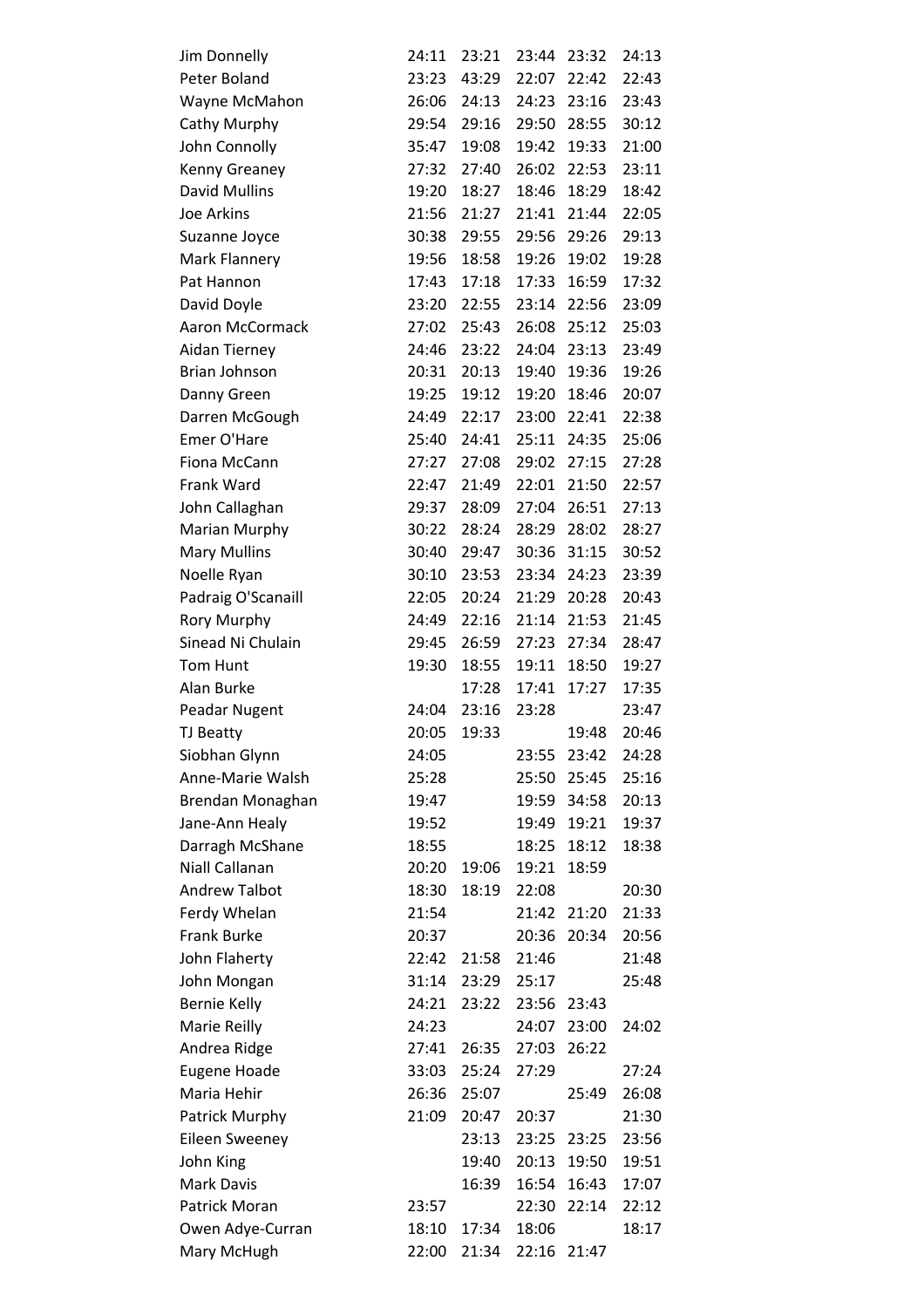| Maire Kelly             | 28:20 | 27:48 |       | 27:39       | 28:03 |
|-------------------------|-------|-------|-------|-------------|-------|
| Sarah Kelly             | 34:48 | 36:06 |       | 34:56       | 35:56 |
| Owen Murphy             | 18:10 | 17:36 | 17:51 |             | 18:25 |
| <b>Barry Maguire</b>    | 19:10 |       | 18:57 | 18:27       | 18:15 |
| James Beirne            |       | 26:27 | 27:06 | 25:50       | 26:09 |
| Jane Campbell           | 21:27 | 20:35 | 21:10 | 20:43       |       |
| Oonagh Walsh            | 25:40 |       | 24:58 | 24:33       | 25:01 |
| Derek Murray            | 18:30 | 17:58 | 18:18 |             | 18:14 |
| <b>Enda Mannion</b>     | 17:52 |       | 17:49 | 17:42       | 17:39 |
| John-Joe Higgins        | 21:34 | 20:16 |       | 20:35       | 21:18 |
| Karyn Beirne            |       | 26:27 | 27:17 | 26:51       | 28:14 |
| <b>Tony Fahy</b>        | 21:46 | 21:14 | 21:34 |             | 21:57 |
| <b>Cora Grimes</b>      | 25:15 | 24:00 | 22:52 | 25:40       |       |
| Darragh O'Brien         | 17:44 | 17:05 | 17:44 | 17:17       |       |
| Jean O'Connor           | 21:58 | 21:13 | 21:49 |             | 22:44 |
| Martin Crehan           | 20:27 | 19:45 | 20:16 |             | 20:44 |
| <b>Barry Beirne</b>     | 21:14 |       | 21:54 | 20:53       | 20:50 |
| Caroline Darcy          | 23:36 |       | 23:49 | 23:23       | 25:14 |
| Pearl McDonagh          |       | 23:11 | 22:45 | 23:36       | 23:39 |
| Ronan Kelly             | 21:20 | 20:34 | 20:59 | 21:13       |       |
| James Shannon           |       | 20:19 | 20:39 | 19:43       | 19:57 |
| <b>Tony McNicholas</b>  | 19:33 | 18:47 | 19:19 |             | 19:22 |
| Christy Smyth           |       | 29:57 | 28:27 | 26:15       | 25:52 |
| David Tierney           |       | 24:28 | 24:28 | 24:16       | 24:16 |
| <b>Edward Egan</b>      | 23:25 |       | 23:41 | 23:03       | 24:54 |
| John McSweeny           | 22:05 |       | 21:48 | 21:48       | 22:11 |
| Barbara Durrenbach      | 31:57 | 29:56 |       | 30:23       | 30:55 |
| Seamus Keane            | 37:36 | 33:02 | 30:08 | 28:58       |       |
| <b>Suzanne Garvey</b>   |       | 28:25 | 28:29 | 28:03       | 28:26 |
| Maeve Rohan             | 34:29 |       | 32:55 | 33:50       | 36:32 |
| <b>Adrian McCallion</b> |       | 20:08 | 20:21 | 20:17       | 21:12 |
| Allen Moran             | 24:00 | 22:19 | 23:29 |             | 23:40 |
| Olivia Greaney          |       | 31:07 |       | 32:46 32:00 | 31:51 |
| <b>Bernard Keane</b>    | 21:57 | 21:07 | 21:19 | 20:38       |       |
| <b>Bernie Doyle</b>     |       | 32:26 | 31:21 | 34:43       | 31:54 |
| Diarmaid Moloney        | 21:22 | 20:07 | 20:20 |             | 22:11 |
| <b>Edel Silke</b>       |       | 24:56 | 26:07 | 24:56       | 24:35 |
| <b>Emer Twomey</b>      | 46:13 | FN:ED |       | 46:36       | 44:28 |
| Eoghan Hanly            |       | 24:35 | 24:32 | 23:58       | 25:14 |
| Erin Rossello           | 35:00 | 31:58 | 31:13 |             | 31:37 |
| Fiona Cooley            | 21:27 | 19:53 | 20:30 |             | 25:56 |
| <b>Gary Hession</b>     |       | 24:09 | 21:12 | 22:45       | 22:00 |
| Hanna Kelly             | 23:28 |       | 22:49 | 22:44       | 23:31 |
| Joe Griffin             |       | 23:51 | 24:30 | 23:54       | 23:54 |
| Joe Hynes               | 27:32 |       | 23:43 | 23:22       | 23:04 |
| John Tierney            |       | 22:14 | 22:46 | 22:18       | 22:41 |
| Katie Moon              | 21:23 | 21:28 |       | 22:36       | 21:08 |
| Katiemay Russell        |       | 23:26 | 25:25 | 25:45       | 26:23 |
| Michael Kenna           | 23:35 |       | 23:31 | 22:49       | 24:07 |
| Niall Cunningham        |       | 16:42 | 16:50 | 16:47       | 17:11 |
| <b>Oliver Deeley</b>    | 23:57 |       | 21:48 | 21:15       | 20:44 |
| Patrick Boylan          |       | 18:52 | 18:58 | 18:31       | 18:16 |
| Sarah Callaghan         | 29:37 | 28:09 | 28:26 | 27:29       |       |
| Sheila Kelly            |       | 23:56 | 24:34 | 24:29       | 24:35 |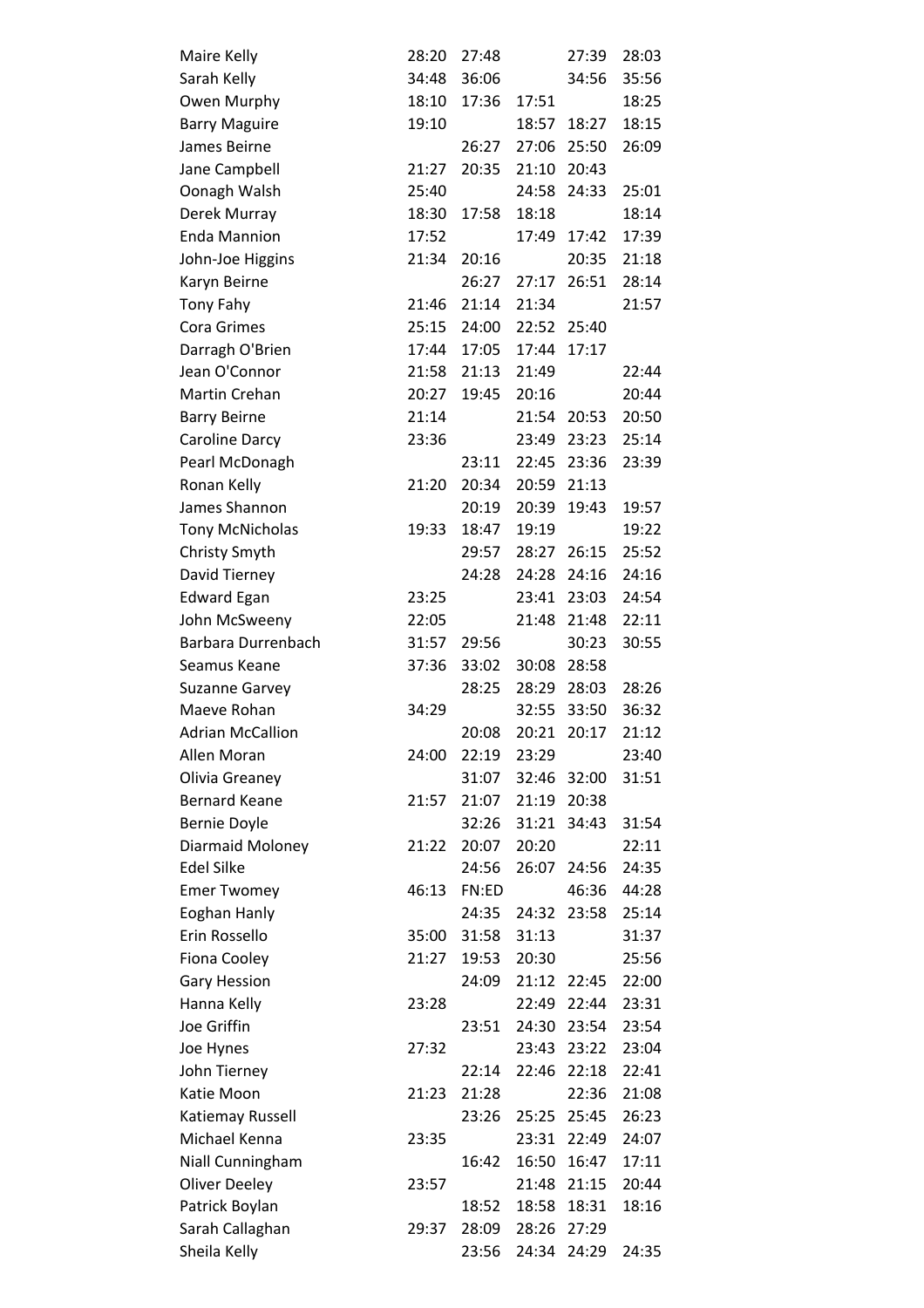| <b>Sinead Mackey</b>     | 38:07 |       | 37:59 | 33:51 | 24:38 |
|--------------------------|-------|-------|-------|-------|-------|
| Thomas Hynes             |       | 23:29 | 23:21 | 24:01 | 24:01 |
| <b>Martin Keane</b>      | 24:30 |       |       | 24:41 | 25:12 |
| Liz Jennings             | 30:04 |       | 28:38 |       | 27:29 |
| Chris Burke              | 23:50 |       | 23:38 |       | 23:50 |
| <b>Brian Duffy</b>       | 18:51 |       | 18:43 | 18:15 |       |
| Kevin McLoughlin         |       | 22:52 |       | 21:21 | 21:54 |
| David Dunne              |       |       | 20:01 | 19:13 | 19:32 |
| Niamh Tierney            | 27:13 |       | 26:28 | 25:39 |       |
| <b>Thomas Porter</b>     |       |       | 20:10 | 19:28 | 19:41 |
| Kathleen Hogan           | 40:54 |       | 42:34 | 38:59 |       |
| Julie Gallagher          |       |       | 31:36 | 30:13 | 29:37 |
| Michelle Lynch           | 19:43 | 19:14 | 19:46 |       |       |
| Pat O'Dwyer              | 18:34 |       | 18:36 | 18:21 |       |
| Debbie Flynn             |       |       | 26:27 | 25:26 | 26:10 |
| Patricia Monaghan        | 36:41 |       | 42:55 | 34:57 |       |
| Michelle Murphy          |       |       | 24:50 | 23:51 | 23:16 |
| Louis Brennan            |       |       | 20:49 | 20:35 | 20:04 |
| <b>Oliver Niland</b>     |       | 27:27 | 23:20 | 22:34 |       |
| Eamonn O'Donnell         |       |       | 24:23 | 23:28 | 23:51 |
| Jim Daly                 | 20:36 | 19:49 |       |       | 20:57 |
| John Murphy              | 22:22 | 21:18 |       |       | 21:14 |
| Sinead Heneghan          |       | 31:07 | 30:55 |       | 31:24 |
| Peter Delmer             | 17:55 |       |       | 18:11 | 18:24 |
| Martha Stundon           |       |       | 28:32 | 26:40 | 26:53 |
| John Fahey               | 21:27 | 20:13 | 20:53 |       |       |
| Lisa Kenny               |       |       | 23:40 | 22:44 | 23:10 |
| Pol Mag Lionain          | 20:39 |       |       | 19:12 | 18:56 |
| Aileen McNamara          | 24:59 | 24:00 |       |       | 24:59 |
| <b>Rosemarie Browne</b>  | 44:20 |       |       | 46:36 | 44:31 |
| Patrick Coen             | 18:58 |       | 18:58 | 18:44 |       |
| Joe O'Donnell            |       |       | 18:03 | 18:02 | 17:39 |
| <b>Alan Earls</b>        |       |       | 31:06 | 30:14 | 29:01 |
| Andy Bourke              | 21:49 | 20:03 | 21:15 |       |       |
| Anne Fahey               | 22:54 | 22:11 | 22:51 |       |       |
| Caithlin Quinn           |       |       | 29:43 | 34:41 | 28:42 |
| <b>Caroline Moran</b>    |       |       | 30:35 | 27:27 | 26:52 |
| Corinna McGarrigle       |       |       | 30:53 | 29:22 | 29:04 |
| Donal Murray             |       |       | 22:52 | 22:21 | 23:15 |
| Eoin O'Sullivan          |       |       | 21:35 | 21:28 | 21:52 |
| Erika Joyce              |       | 29:14 | 32:18 | 28:15 |       |
| Erno Kis-Kiraly          |       |       | 16:38 | 16:29 | 16:23 |
| <b>Esther O'Flaherty</b> |       |       | 22:27 | 22:18 | 21:55 |
| Ger Keane                | 24:31 | 22:58 | 23:26 |       |       |
| <b>Geraldine Fallon</b>  | 29:58 |       | 29:14 | 29:07 |       |
| Ian Fitzpatrick          |       | 19:40 | 20:04 |       | 20:12 |
| Lisa Murphy              | 42:56 | FN:ED |       |       | 39:43 |
| Maeve O'Connell          |       |       | 25:00 | 24:53 | 24:26 |
| Margaret O'Connell       | 27:03 | 27:46 |       |       | 27:00 |
| Mary O'Malley            | 43:17 | 38:59 |       | 38:42 |       |
| Mary Power               | 43:18 | 38:59 |       | 38:41 |       |
| <b>Patrick Burkitt</b>   |       | 21:30 |       | 21:36 | 22:08 |
| Paul Flannery            | 19:43 |       | 19:44 |       | 20:05 |
| Seamus Ronayne           | 21:29 | 20:19 | 21:05 |       |       |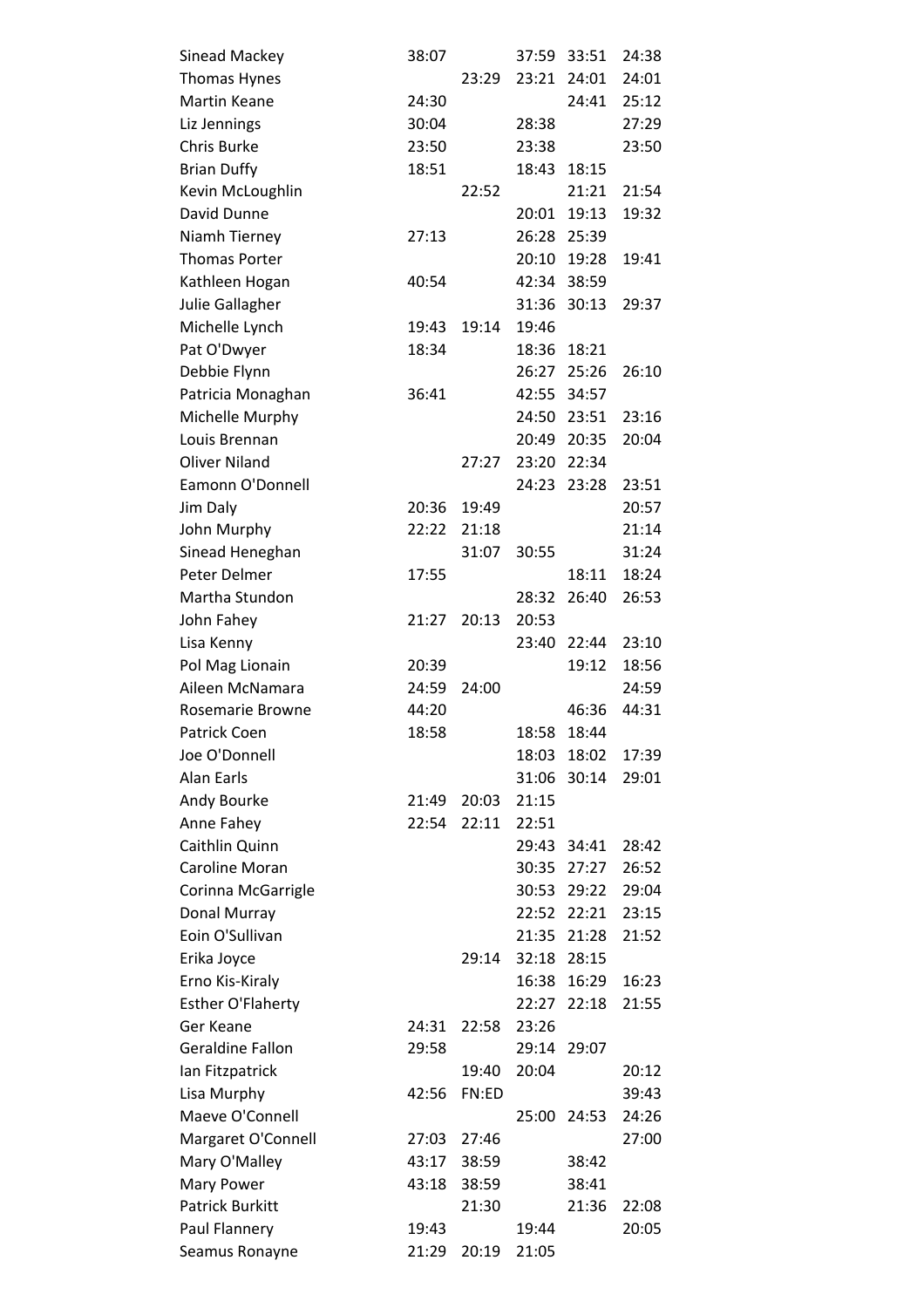| Noreen Cooley         |       |       | 31:36 | 30:12 |       |  |
|-----------------------|-------|-------|-------|-------|-------|--|
| lan Egan              |       | 17:02 |       | 16:39 |       |  |
| Mary McCann           |       |       |       | 27:01 | 27:12 |  |
| John Sheehan          |       | 20:58 |       |       | 21:02 |  |
| Ruaidhri Geraghty     |       |       |       | 16:11 | 16:31 |  |
| Aideen de Paor        |       | 21:23 | 22:00 |       |       |  |
| John Rushe            |       |       | 20:29 |       | 21:24 |  |
| Alicia Gormley        |       |       | 24:52 |       | 23:10 |  |
| <b>Enda Collins</b>   | 30:54 | 28:36 |       |       |       |  |
| Dan O'Rourke          |       | 18:05 | 18:13 |       |       |  |
| <b>Brendan Davey</b>  |       |       | 25:16 | 25:05 |       |  |
| <b>Brendan Hayes</b>  |       |       |       | 22:15 | 22:23 |  |
| Jacintha Murphy       |       |       |       | 22:48 | 22:07 |  |
| Rose Fahy             |       |       |       | 31:10 | 29:43 |  |
| Ned O'Sullivan        | 18:14 |       | 17:50 |       |       |  |
| David Porter          |       |       | 20:05 | 19:38 |       |  |
| Martin Corcoran       | 16:47 |       | 16:44 |       |       |  |
| <b>Tom Hawkins</b>    |       |       |       | 25:18 | 24:18 |  |
| Deirdre Brophy        |       |       | 20:34 |       | 20:17 |  |
| <b>Gerry Reilly</b>   |       |       | 22:11 | 21:45 |       |  |
| Ciaran Stewart        | 23:23 |       | 21:59 |       |       |  |
| Geraldine Fegan       |       | 29:46 | 29:41 |       |       |  |
| Jarlath Fitzgerald    |       |       |       | 22:10 | 22:37 |  |
| Paddy Murray          |       |       | 17:06 | 16:36 |       |  |
| Ann Dillon            | 46:12 |       |       | 46:36 |       |  |
| Ann Higgins           | 32:15 | 29:50 |       |       |       |  |
| Ann Murray            |       |       |       | 20:17 | 20:34 |  |
| Aoife Doherty         | 29:24 |       | 27:05 |       |       |  |
| <b>Brian Murphy</b>   |       |       |       | 22:43 | 21:55 |  |
| Caroline Costello     | 24:33 | 23:18 |       |       |       |  |
| Ciaran Ryan           |       |       |       | 26:10 | 23:45 |  |
| Daniel Connaughton    |       |       |       | 23:33 | 24:33 |  |
| Declan Gillen         |       |       | 30:43 | 27:29 |       |  |
| <b>Eileen Derrig</b>  | 25:26 |       |       |       | 24:23 |  |
| <b>Gary Frehill</b>   |       |       |       | 20:58 | 20:20 |  |
| Jennifer Hayden       |       |       |       | 27:47 | 27:25 |  |
| <b>Joe Saunders</b>   | 21:46 |       |       | 21:23 |       |  |
| John Fraser           |       |       | 19:49 |       | 19:12 |  |
| John Roe              |       |       | 23:51 | 22:47 |       |  |
| Linda Barrett         | 31:55 | 30:08 |       |       |       |  |
| Lisa Kelly            |       |       | 27:07 | 26:25 |       |  |
| Martin Davoren        |       |       |       | 20:44 | 20:58 |  |
| Maura Burke           | 56:36 |       | 47:26 |       |       |  |
| Maura Gannon          | 52:26 |       | 47:26 |       |       |  |
| <b>Michael Carney</b> |       | FN:ED |       | 51:26 |       |  |
| Noreen Lawless        |       |       | 30:28 | 29:55 |       |  |
| Orla Mongan           |       |       |       | 33:18 | 26:31 |  |
| Pat Flaherty          | 22:34 | 32:36 |       |       |       |  |
| Pat Nicholl           |       |       |       | 25:07 | 24:30 |  |
| Paul Braide           |       |       |       | 23:56 | 23:18 |  |
| Paul McNamara         |       | 15:44 |       |       | 15:55 |  |
| Paula Brady           |       |       | 31:05 | 30:14 |       |  |
| Pauline Hardiman      |       |       | 30:29 | 29:56 |       |  |
| Shane O'Halloran      |       |       | 20:52 |       | 19:14 |  |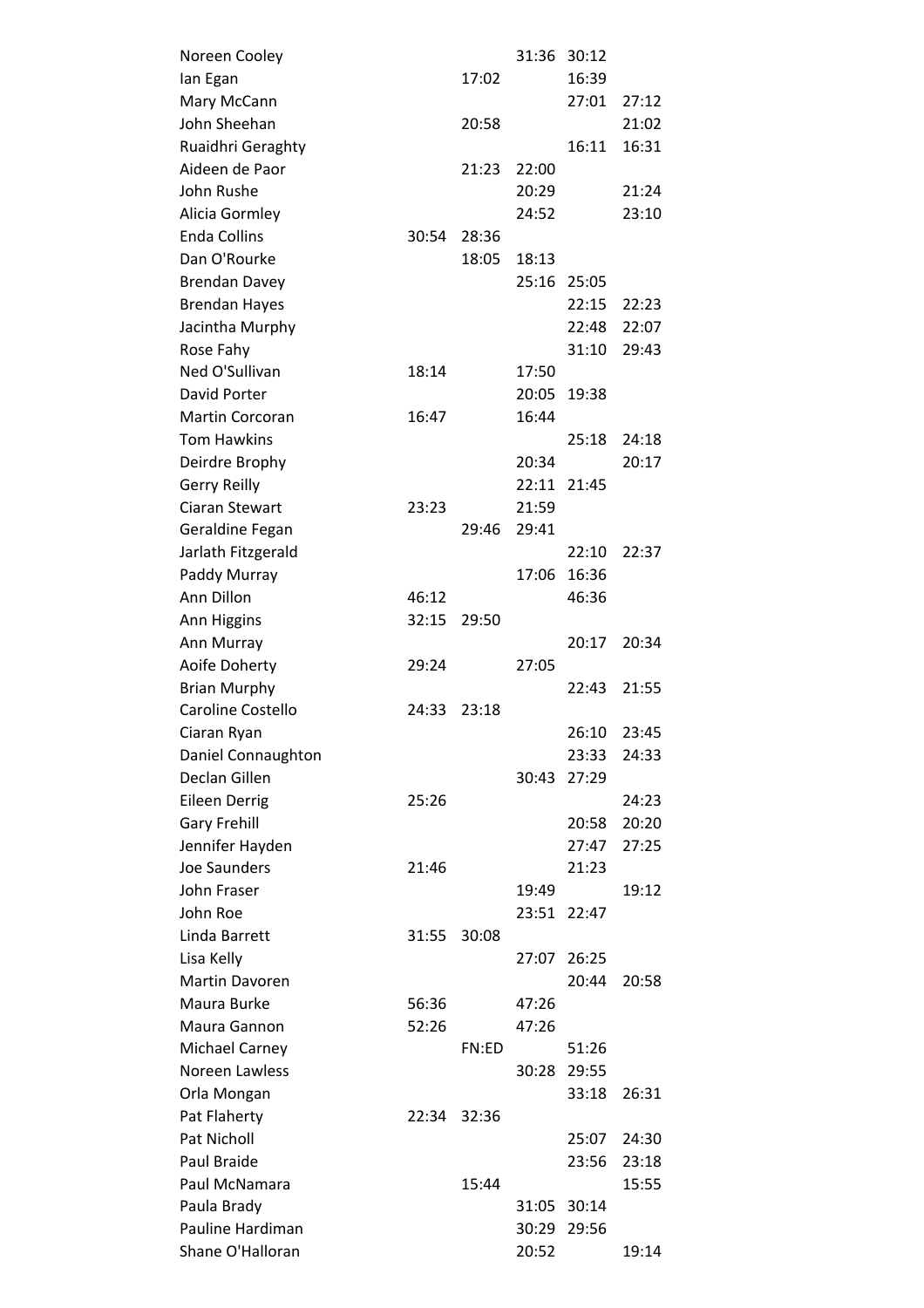| Stephen Gibbons          |       | 26:09 | 26:06 |       |       |  |
|--------------------------|-------|-------|-------|-------|-------|--|
| Susan Gravenir           |       |       |       | 34:59 | 37:03 |  |
| David Quinn              |       |       |       | 20:44 |       |  |
| <b>Brian Geraghty</b>    |       |       |       |       | 23:04 |  |
| <b>Timmie Glavey</b>     |       |       |       |       | 17:37 |  |
| <b>Michael Duane</b>     |       |       | 21:45 |       |       |  |
| Noel Gorman              |       |       | 26:49 |       |       |  |
| Anthony Fitzpatrick      |       |       |       | 22:02 |       |  |
| Michael Mahon            |       |       |       | 21:31 |       |  |
| Annette Burke            |       |       |       |       | 31:40 |  |
| Eileen Molloy            | 25:16 |       |       |       |       |  |
| Liam Nolan               |       |       | 19:57 |       |       |  |
| Philip Magnier           |       |       |       |       | 20:53 |  |
| Seamus Walsh             |       | 21:44 |       |       |       |  |
| <b>Andrew Parkinson</b>  |       |       |       |       | 20:41 |  |
| <b>Tony Daley</b>        | 22:49 |       |       |       |       |  |
| <b>Brian Bruton</b>      |       |       |       |       | 17:29 |  |
| Nigel Killeen            |       |       |       |       | 18:37 |  |
| <b>Noel Burke</b>        |       |       |       |       | 20:16 |  |
| Paul Fallon              |       | 19:16 |       |       |       |  |
| Orla Tierney             |       |       | 26:29 |       |       |  |
| Sean Noone               |       | 29:51 |       |       |       |  |
| Mary Burke               | 55:42 |       |       |       |       |  |
| <b>Sally Mannion</b>     |       |       |       |       | 28:22 |  |
| Seamus Sweeney           |       |       |       | 25:48 |       |  |
| Christy O'Malley         |       | 25:19 |       |       |       |  |
| Clara Burke              | 31:48 |       |       |       |       |  |
| Deirdre Hassett          |       |       |       |       | 22:09 |  |
| Rory Brennan             | 26:26 |       |       |       |       |  |
| Sharon Walsh             |       | 23:10 |       |       |       |  |
| Caroline McLoughlin      |       |       |       | 30:40 |       |  |
| Eoin Budds               |       |       |       |       | 24:00 |  |
| John McInerney           |       |       |       |       | 24:45 |  |
| Ann Carter               |       |       | 20:17 |       |       |  |
| <b>Gerard Murphy</b>     |       | 28:23 |       |       |       |  |
| Jennifer Garty           |       |       |       |       | 24:27 |  |
| Kathleen Maloney         |       |       |       |       | 30:13 |  |
| Louise Geraghty          |       |       |       |       | 33:53 |  |
| Michelle Burke           | 30:53 |       |       |       |       |  |
| <b>Niall Maguire</b>     | 25:25 |       |       |       |       |  |
| Sean Whelan              |       |       | 21:24 |       |       |  |
| TJ McHugh                |       |       |       |       | 16:49 |  |
| Valerie Fogarty          |       |       | 23:16 |       |       |  |
| Catherine Conway         |       |       |       |       | 19:55 |  |
| David Carty              |       |       | 24:42 |       |       |  |
| Elva Breen               |       |       |       |       | 27:49 |  |
| Etain Wilson             | 34:45 |       |       |       |       |  |
| Gerry Ryan               |       |       |       | 14:57 |       |  |
| Maria Lane               |       |       | 28:11 |       |       |  |
| <b>Michelle Collins</b>  |       | 28:37 |       |       |       |  |
| Orla Prendergast         | 31:50 |       |       |       |       |  |
| <b>Brid Ni Neachtain</b> |       |       |       |       | 28:48 |  |
| Dolores Foley            |       | 29:47 |       |       |       |  |
| Geraldine O'Malley       |       | 38:59 |       |       |       |  |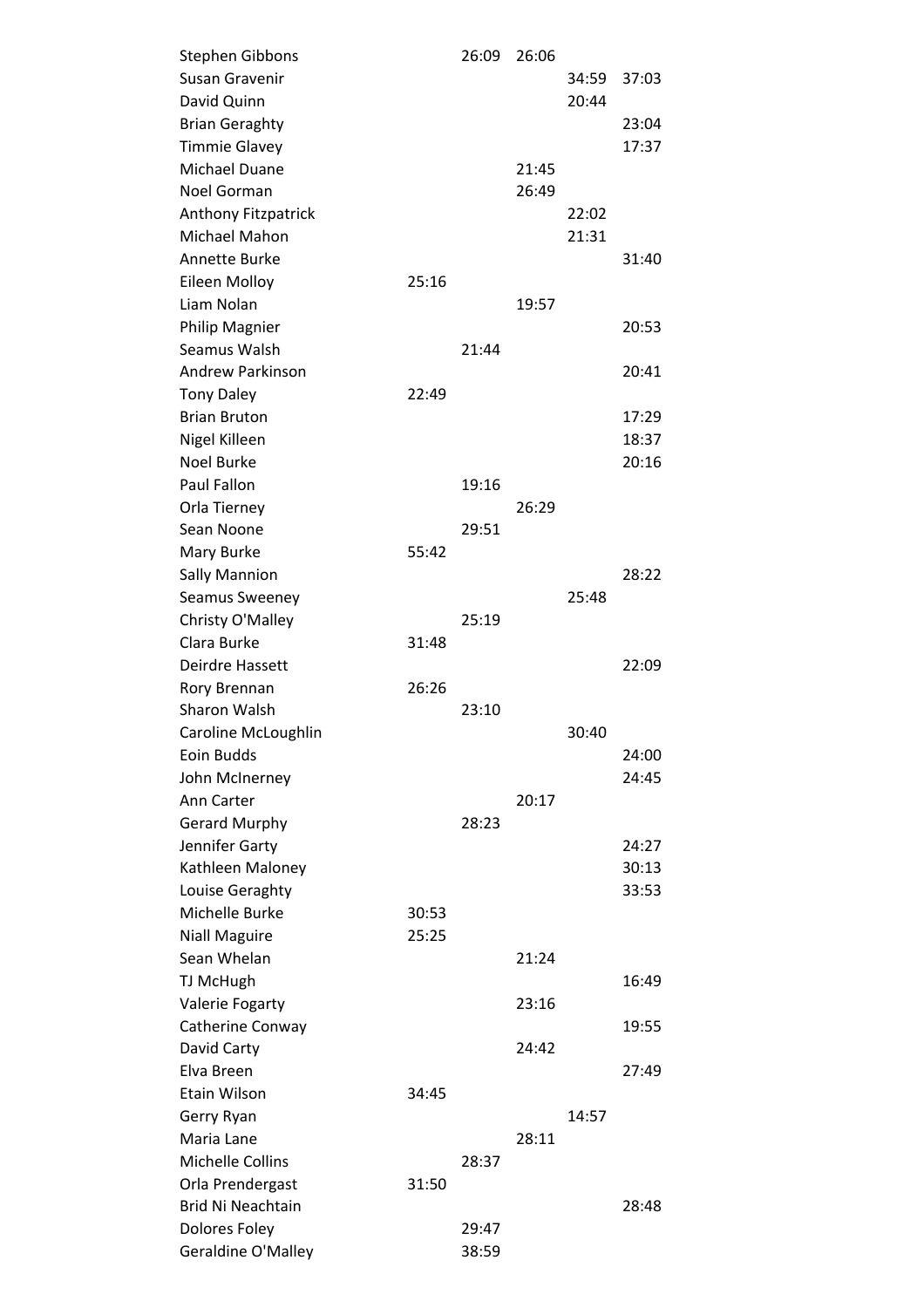| Maura Egan                |       |       |       |       | 24:12 |
|---------------------------|-------|-------|-------|-------|-------|
| Carol Dempsey             | 24:59 |       |       |       |       |
| Dave Monaghan             |       | 21:39 |       |       |       |
| Enda Burke                |       | 22:50 |       |       |       |
| John Byrne                | 26:48 |       |       |       |       |
| Patricia McAfee           |       |       |       |       | 24:30 |
| Triona Mulryan            |       |       |       |       | 23:07 |
| <b>Aonghus McGuinness</b> |       |       | 28:29 |       |       |
| Dermot Kelly              |       |       |       |       | 22:47 |
| Kathleen Broderick        |       |       |       |       | 28:14 |
| Peter O'Halloran          |       |       |       |       | 22:45 |
| Philip O'Connell          |       |       |       |       | 20:54 |
| Alan Howard               |       | 20:09 |       |       |       |
| Alan O'Donohue            |       |       |       | 34:51 |       |
| Ann Kelly                 |       |       |       |       | 35:28 |
| Aoife Lowery              |       |       |       |       | 22:37 |
| Aoife Wilson              | 34:45 |       |       |       |       |
| <b>Breda Gillespie</b>    |       | 38:48 |       |       |       |
| <b>Brenda Campbell</b>    |       |       |       |       | 46:18 |
| <b>Brian Horrigan</b>     |       | 32:01 |       |       |       |
| <b>Brian Moore</b>        |       |       |       |       | 18:36 |
| <b>Bridget McDaid</b>     | 26:30 |       |       |       |       |
| Caoilinn de Bairead       |       |       |       |       | 27:27 |
| Carlos Gonzalez           |       |       | 27:52 |       |       |
| Catriona Burke            | 55:42 |       |       |       |       |
| <b>Claire Nestor</b>      |       | 36:04 |       |       |       |
| Claudie Ni Chulain        |       |       |       |       | 27:30 |
| Clodagh McHugh            |       |       |       | 26:12 |       |
| <b>Colette McDonald</b>   | 32:07 |       |       |       |       |
| Colin O'Connor            |       |       |       |       | 30:33 |
| Collette McDonnell        |       |       | 31:03 |       |       |
| Colm Maher                |       |       |       | 20:46 |       |
| Connie Fahy               | 52:28 |       |       |       |       |
| <b>Conor Duffy</b>        | 19:47 |       |       |       |       |
| Conrad Conneely           | 19:38 |       |       |       |       |
| Cristina Meehan           |       |       |       |       | 26:46 |
| Damian Heslin             |       |       |       | 31:49 |       |
| David Maher               | 20:58 |       |       |       |       |
| David Mahon               |       |       |       | 20:07 |       |
| David Muldowney           |       |       |       | 16:34 |       |
| David Murphy              |       |       |       |       | 28:28 |
| Dermot Moran              |       |       |       | 20:31 |       |
| Eamon Hornibrook          |       |       |       |       | 17:53 |
| Eileen Greaney            |       |       |       |       | 32:35 |
| Eileen Regan              |       | 25:33 |       |       |       |
| <b>Eimear King</b>        | 55:45 |       |       |       |       |
| <b>Elaine McAndrew</b>    |       |       |       | 29:59 |       |
| <b>Fahrig Roland</b>      |       |       |       |       | 28:16 |
| Fi O'Connor               | 35:27 |       |       |       |       |
| <b>Francis Curran</b>     |       |       |       |       | 23:32 |
| Gavan Doran               | 26:14 |       |       |       |       |
| <b>Gerard Corcoran</b>    |       | 24:01 |       |       |       |
| Gerry Meehan              | 21:48 |       |       |       |       |
| Grace Mulryan             |       |       |       |       | 27:28 |
|                           |       |       |       |       |       |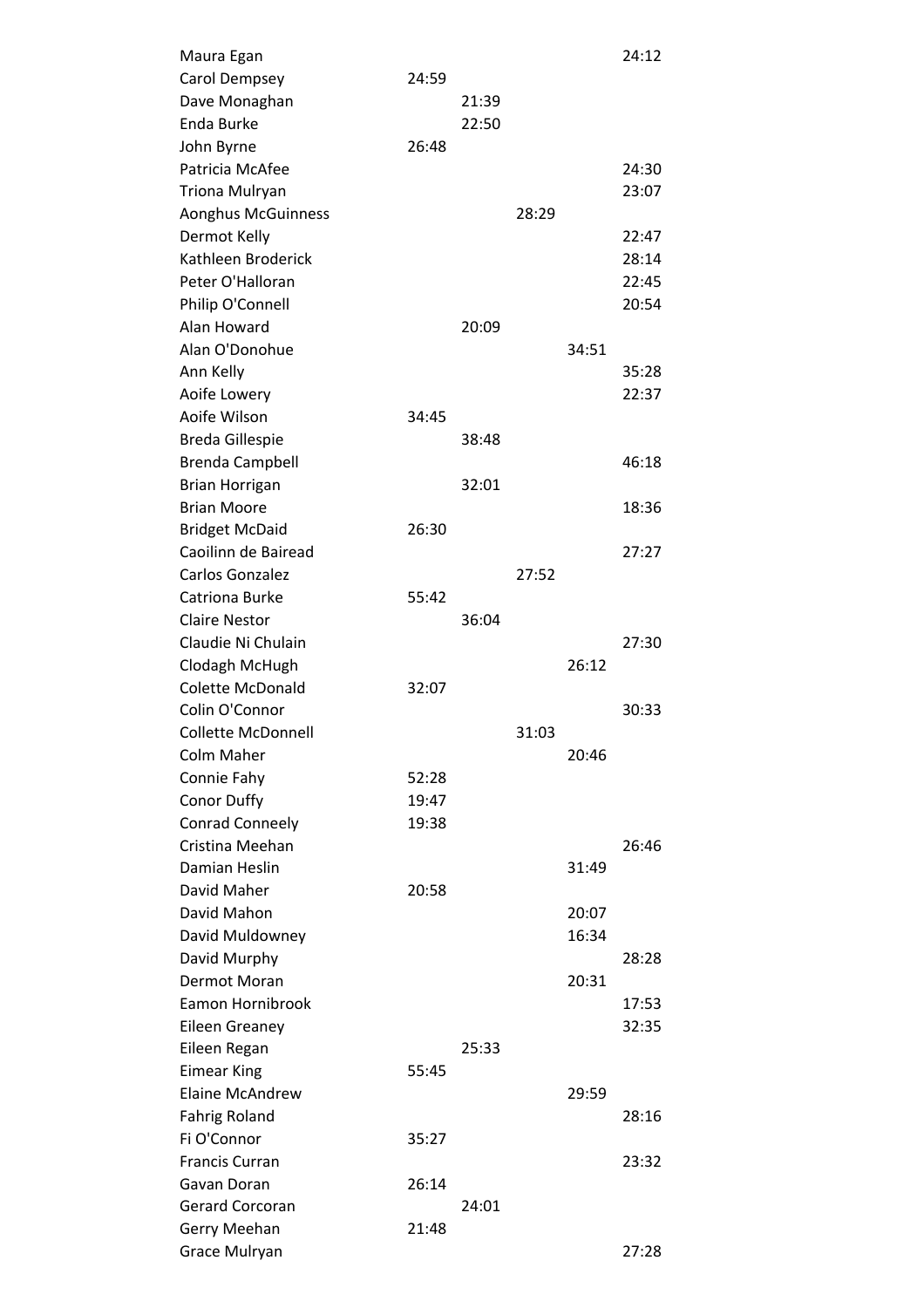| <b>Helen Mulroe</b>      | 26:48 |       |       |       |       |
|--------------------------|-------|-------|-------|-------|-------|
| Helena Fahy              | 52:27 |       |       |       |       |
| Hilda Monaghan           |       |       |       | 38:43 |       |
| Jacinta Murphy           |       | 22:57 |       |       |       |
| Jacinta Thornton         |       |       |       |       | 27:48 |
| James Lally              |       | 18:54 |       |       |       |
| Jenny Ni Muireartaigh    |       |       |       |       | 32:28 |
| John Kelly               |       |       |       | 22:48 |       |
| John Martyn              |       |       |       | 22:09 |       |
| Jonathan Reid            |       |       |       | 23:36 |       |
| Karol Fahey              |       | 21:45 |       |       |       |
| Kevin Monahan            |       | 20:44 |       |       |       |
| Kioane Gravenir          |       |       |       | 20:27 |       |
| Laura Shaughnessy        |       |       |       | 21:39 |       |
| Liz Keane                |       |       | 22:43 |       |       |
| Maggie Flynn             |       |       |       |       | 30:21 |
| <b>Mairead Cooley</b>    | 54:50 |       |       |       |       |
| <b>Mairtin Seoighe</b>   |       |       |       |       | 24:11 |
| Marcus-Dick Cortmann     |       | 17:51 |       |       |       |
| Marian Cooley            | 54:48 |       |       |       |       |
| Marie Ryan               |       | 29:53 |       |       |       |
| Marka Gilhooley          |       |       | 26:10 |       |       |
| <b>Martin Forde</b>      |       |       |       |       | FN:ED |
| Mary Byrne               | 56:40 |       |       |       |       |
| Mary Clesham             |       |       | 23:39 |       |       |
| Mary Eustace             | 27:26 |       |       |       |       |
| Mary Fitzpatrick         |       |       |       |       | 27:55 |
| Mary Keaney              |       | 50:16 |       |       |       |
| Mary Molloy              |       |       |       |       | 25:58 |
| Mary Quinn-Walsh         |       | 39:27 |       |       |       |
| <b>Matthew Mahon</b>     |       |       |       |       | 22:32 |
| Maureen McKeown          |       |       |       |       | 32:36 |
| Mike O'Malley            |       |       |       |       | 20:33 |
| Miriam Cuddy             |       |       |       |       | 22:46 |
| Myles Meehan             |       |       |       |       | 22:16 |
| <b>Ned Walsh-Roberts</b> |       | 24:07 |       |       |       |
| Noreen McManamon         |       | 19:30 |       |       |       |
| Pamela Davoren           |       |       |       |       | 31:43 |
| Pauline Brown            | 54:48 |       |       |       |       |
| Pauline Ryan             |       |       |       |       | 26:24 |
| Philip Jahsen            | 22:41 |       |       |       |       |
| Phyl Jordan              | 56:37 |       |       |       |       |
| PJ Murray                |       |       |       | 28:27 |       |
| <b>Ruth Maher</b>        |       |       |       | 24:10 |       |
| Sandra O'Keeffe          |       | 23:59 |       |       |       |
| Seamas Lundon            |       |       |       |       | 31:44 |
| Seamus Kilbane           |       |       |       |       | 29:31 |
| Shane Leonard            |       |       |       | 18:15 |       |
| Simon Tierney            |       |       | 22:43 |       |       |
| Siobhan Niland           |       | 27:28 |       |       |       |
| <b>Stephanie Adams</b>   |       |       |       |       | 25:59 |
| Stephen O'Connor         |       |       |       |       | 20:17 |
| <b>Susan Griffin</b>     |       |       |       | 20:59 |       |
| Theresa Tierney          |       | 38:48 |       |       |       |